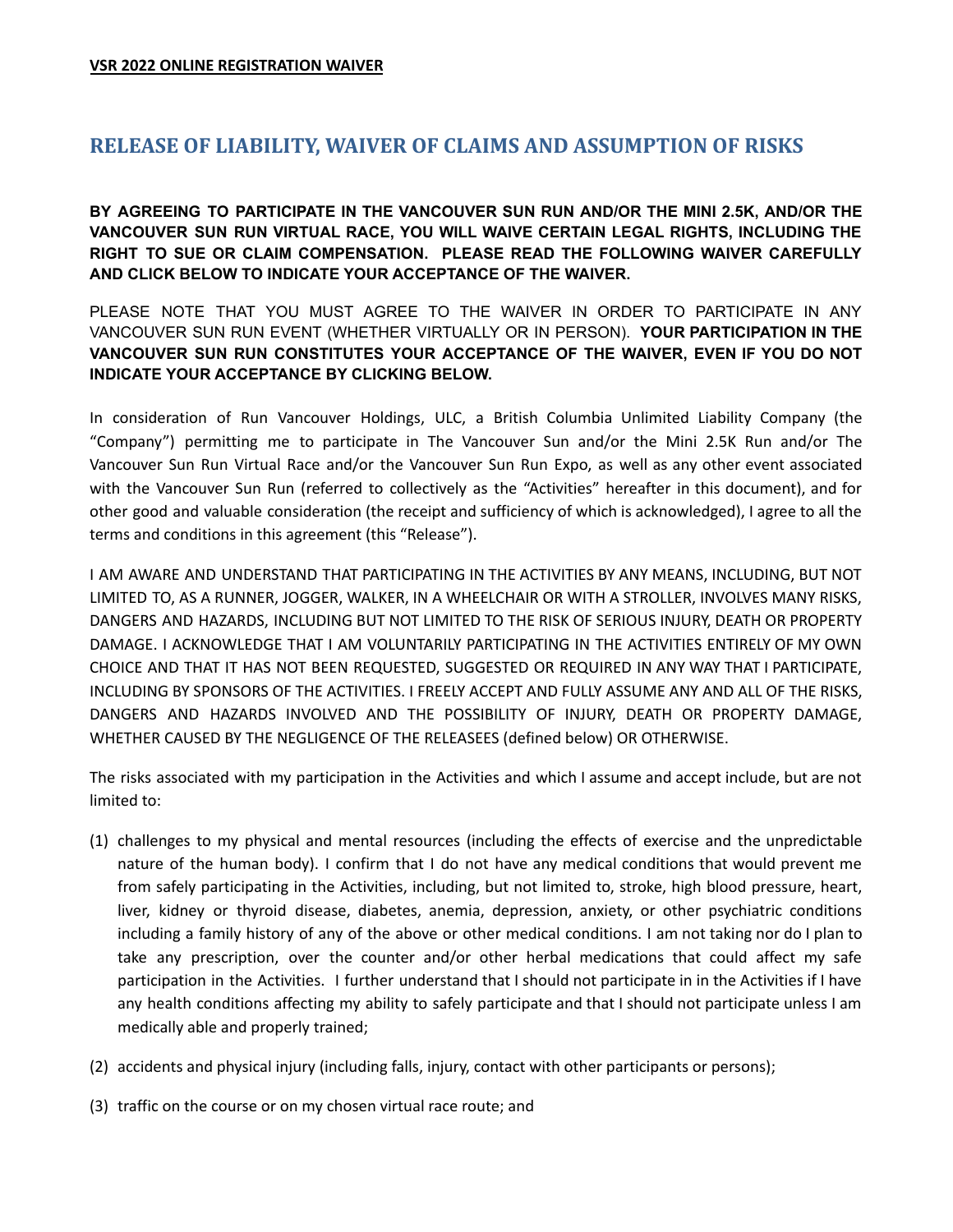(4) the effects of the weather including rain, snow, high heat and/or humidity and the condition of the roads or racing surfaces and other events that may be unforeseeable or beyond the control of the Releasees including "Acts of God", civil unrest and third party violence or terrorism.

Knowing these risks, and understanding it is impossible for the Releasees to guarantee my safety, I (on behalf of myself and my heirs, executors, administrators, personal representatives, any minors for whom I am a parent or guardian who participate in the Activities, or assigns) hereby remise, release, indemnify, forever discharge and hold harmless the Company, Postmedia Network Inc. (including, without limitation, its division known as The Vancouver Sun), Capstone Event Group, Inc., the Achilles Track Society, B.C. Athletics, Unite Partnerships, SportMedBC, RockDoc, the City of Vancouver, including its Police Department, Emergency Radio Systems, race officials, race volunteers, and all of the Activity's sponsors, and each of their respective parent companies, subsidiaries, affiliates, agents, directors, employees, assigns or anyone else acting for or on their behalf (the "Releasees") from and against any and all existing and future claims, actions, costs, suits, demands and/or liability (including reasonable solicitor fees and legal costs), including from any and all claims from any third party, for loss, harm, damages, cost or expense, including, without limitation injuries, accidents, losses and damages related to personal injuries, death, damage to, loss or destruction of property, rights of publicity or privacy, defamation, or portrayal in a false light, on account or arising out of or attributable to my participation in the Activities, due to any cause whatsoever, including without limitation the negligence of the Company or any other Releasee, breach of contract, or breach of any statutory or other duty of care owing under occupiers liability legislation or otherwise.

MEDICAL TREATMENT: If I am unable to consent at the time due to injury or illness, I hereby consent to the administration of first aid and other emergency medical treatment for any injury or illness that occurs during any of my participation in the Activities and/or The Vancouver Sun Run and/or Shaw Mini 2.5K Run. I hereby release and forever discharge the Releasees from any claim whatsoever which arises or may hereafter arise on account of any first-aid treatment or other medical services rendered as contemplated in this Release.

I consent to the use, editing, broadcast, distribution, exhibition or exploitation of any recordings, photographs, videotapes of me or other record of this event, and/or my participation in the Activities or related events, in any media form, and grant full permission to Postmedia Network Inc. (including, without limitation, its division known as The Vancouver Sun), and/or agents authorized by them, to use my name and/or likeness, and/or any photographs, videotapes, motion pictures, recordings, or any other record of this event, of me, for any purpose related to the Activities or other related events, without any compensation to me.

I consent to following the stated COVID-19 vaccination requirements from the Ministry of Health in British Columbia which are currently in place and may be in place as of April 1, 2022. Should I be unable or unwilling to prove my vaccination status in the event such proof is required by Ministry of Health guidelines to participate in any aspect of the 2022 Vancouver Sun Run in-person event, I consent to my registration being moved to the Sun Run Virtual Race Category, or otherwise cancelled without a refund.

I understand that in the event the 2022 Vancouver Sun Run is cancelled due to force majeure (including but not limited to a forced cancellation due to the COVID-19 pandemic), I will not be entitled to a cash refund of my registration fee.

This Release constitutes the entire agreement of the Company and me with respect to the subject matter contained herein and supersedes all other understandings, agreements, representations and warranties, both